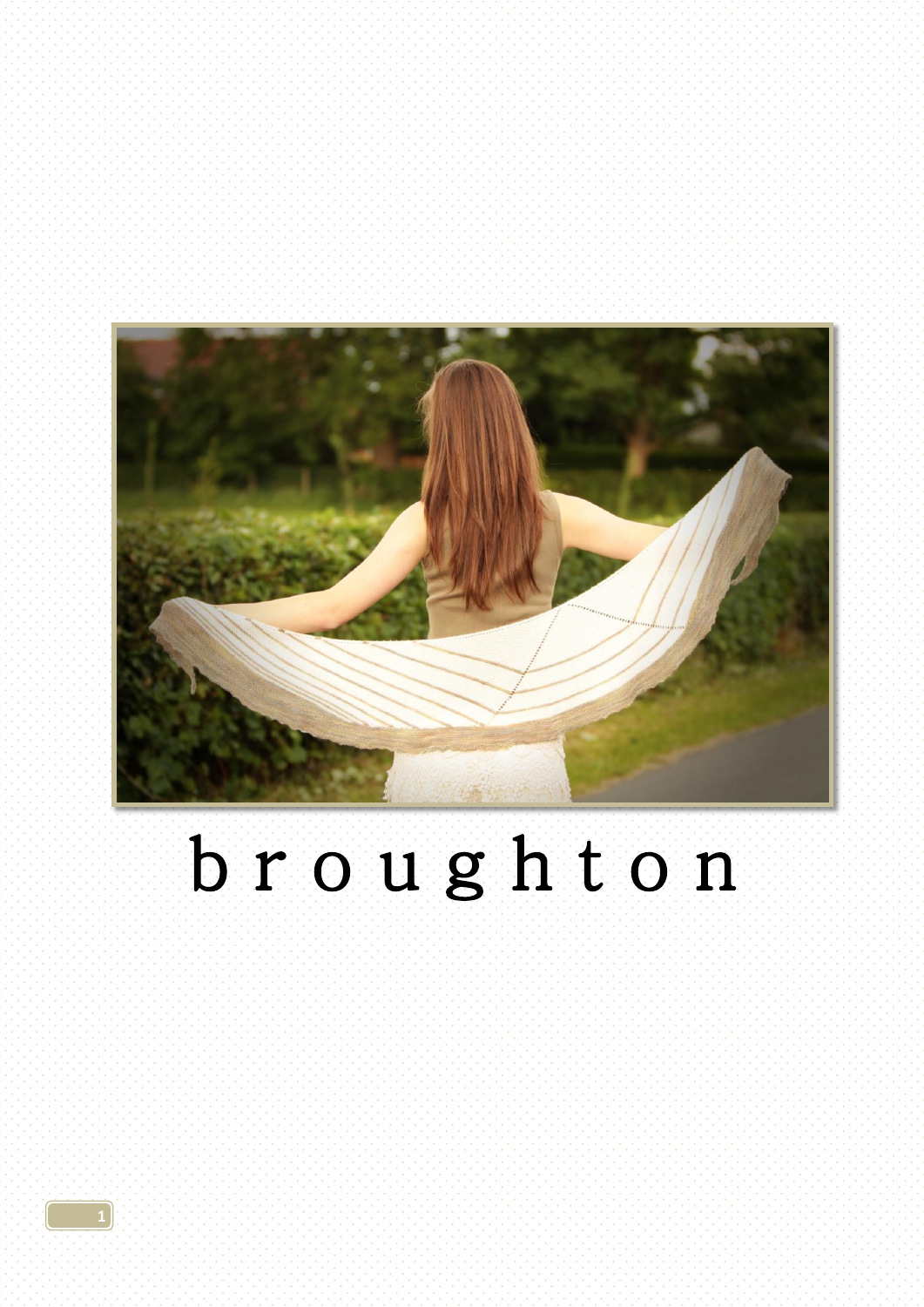## *Materials*

Yarn: Any sock /4-ply/fingering weight. Approx 280 yds of Colour A - Woolfish Merino/bamboo/nylon/silk sock yarn in Cream). 340 yards of colour B - The Yarn Yard Wool/Bamboo sock yarn in Bronze.

3.75mm circular needle. At least 60cm long but you may want to use varying lengths as the stitch count increases.

### *Gauge*

Exact gauge is not crucial to this knit.

#### *Abbreviations*

 $K -$  knit W&T – wrap and turn YO – yarn over PM – place marker RS – right side WS – wrong side Sts - stitches

## *Instructions*

Using colour **A** cast on 2 sts

Knit 6 rows. Do not turn work. Rotate work 90 degrees and pick up 3 sts along long edge. Pick up 2 sts from cast on edge. 7 sts total.

Set up row: Knit

Row 1: (RS) K2,YO,K1,PM,YO,K1,YO,PM,K1,YO,K2. **11 sts**.

Row 2: (WS) K2,YO,K to last 2 sts,YO,K2**. 13 sts.**

Row 3: K2,YO,K to marker,SM,YO,K to marker,YO,SM,K to marker,YO,K2**. 17 sts.**

Row 4: K2,YO,K to last 2 sts,YO,K2. **19 sts**.

Repeat Rows 3 and 4, 43 times more. **277 sts.** You will be adding ridges of contrast yarn B throughout the shawl.

# **\*\*Please use the table on page 3 to keep track of necessary yarn changes.\*\***

Although you will need to break off yarn B following each contrast ridge it is fine to carry yarn A up the edge.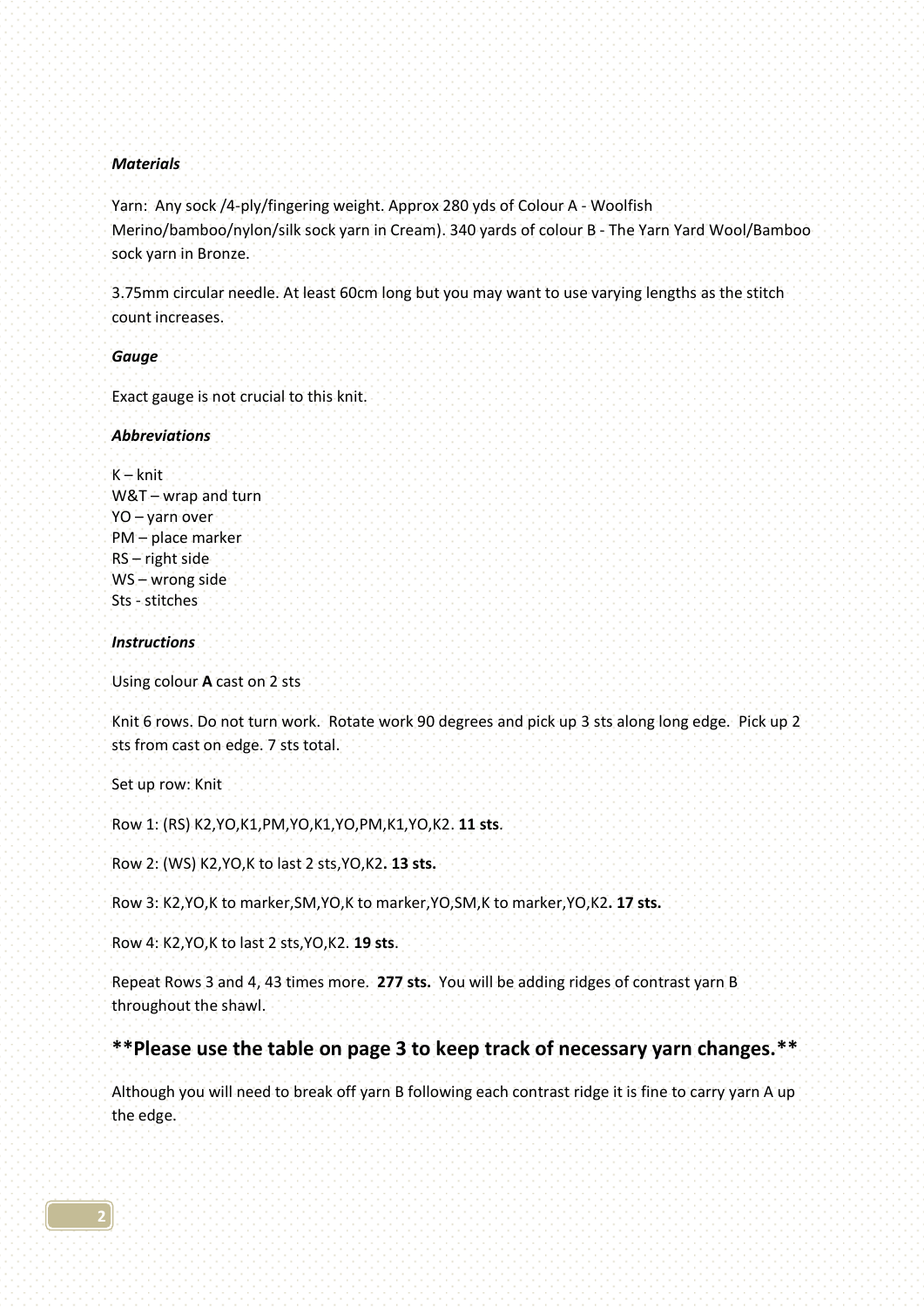| Row number  | Yarn colour  | <b>Notes</b> |
|-------------|--------------|--------------|
| $-5 - 46$   | A            |              |
| $47 - 48$   | B            |              |
| $-49 - 62$  | Α            |              |
| $63 - 64$   | B            |              |
| $65 - 78$   | A            |              |
| $79 - 80$   | B            |              |
| $81 - 90$   | Α            |              |
| $91 - 92$   | B            |              |
| $93 - 102$  | A            |              |
| $103 - 104$ | B            |              |
| $105 - 114$ | $\mathsf{A}$ |              |
| $115 - 116$ | B            |              |
| $117 - 122$ | A            |              |
| $123 - 124$ | B            |              |
| $125 - 130$ | A            |              |
| $131 - 132$ | B            |              |
| $133 - 134$ | A            |              |
| $135 - 136$ | B            |              |
| $137 - 138$ | A            |              |
| $139 - 140$ | B            |              |
|             |              |              |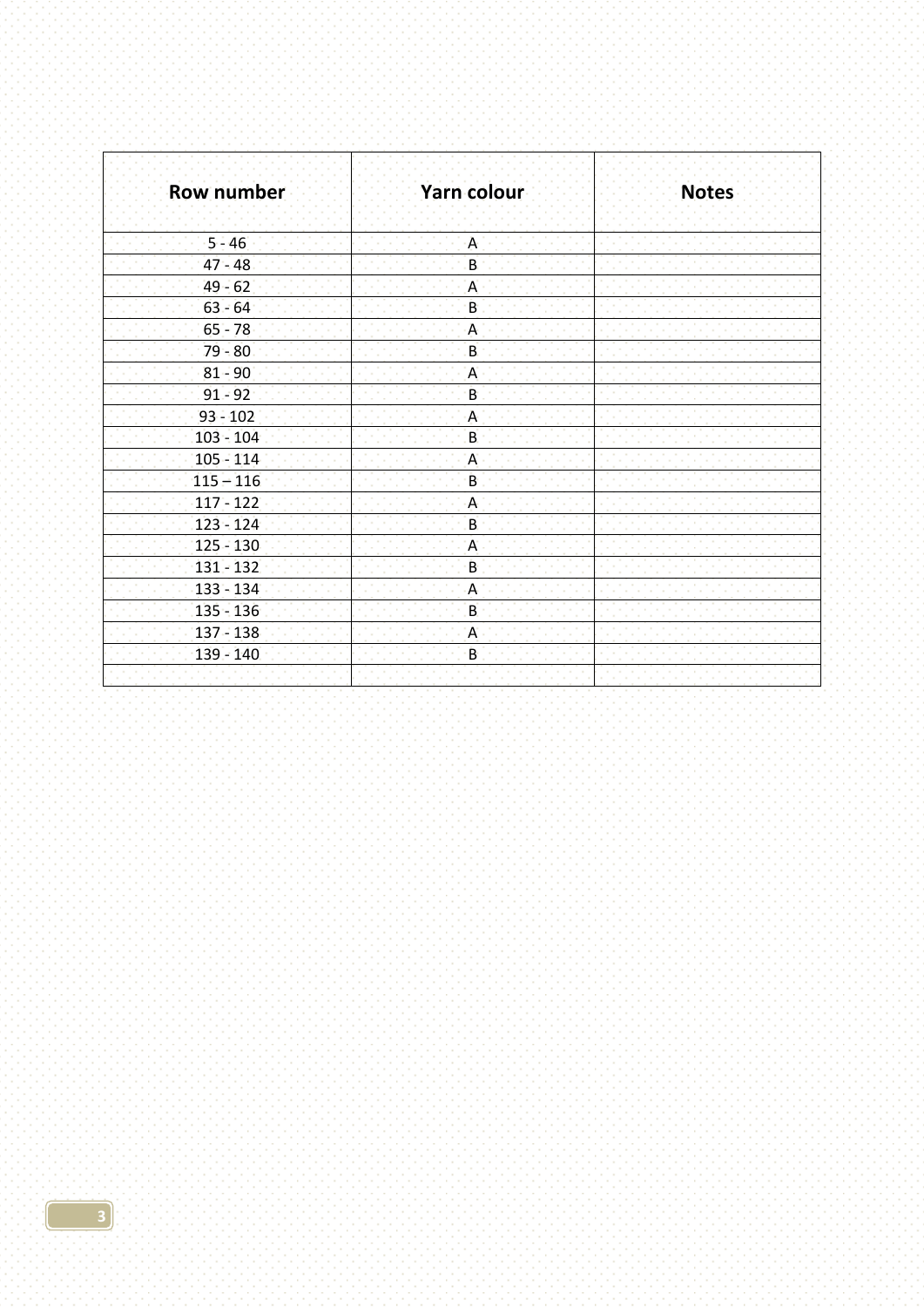You will now work several pairs of short rows to lengthen one 'wing' of the shawl. Please refer to the table on **page 3** for colour change information.

Row 91: K2, YO, K90, W & T. **278 sts.** Row 92: K91,YO,K2. **279 sts.**

Repeat rows 91 and 92 **24** times more. **327 sts.**

You will now work another set of short rows to gently curve the edge of the shawl.

Row 141: K2,YO,K89, W & T**. 328 sts.** Row 142: K90,YO,K2. **329 sts.** Row 143: K2,YO,K87, W & T. **330 sts.** Row 144: K88,YO,K2. **331 sts.** Row 145: K2,YO,K84, W & T. **332 sts.** Row 146: K85,YO,K2. **333 sts.** Row 147: K2,YO,K80, W & T. **334 sts.** Row 148: K81,YO,K2. **335 sts.** Row 149: K2,YO,K75, W & T. **336 sts.** Row 150: K76,YO,K2. **337 sts.**

On the next row you will knit back to the other end of the row **picking up and knitting all wraps.** You will be increasing as you do so.

Row 151: K2,YO,K100,M1,K3,(M1,K4) x 12,K to last 2 sts,YO,K2. **352 sts.**

You will now work another set of short rows to lengthen the 2nd wing of the shawl. Please note: the second wing does not mirror the first and is worked in yarn **B** only.

Row 152: K2,YO,K91,W & T. **353 sts.** Row 153: K92,YO,K2. **354 sts.**

Repeat Rows 152 and 153, **8** times more. **370 sts.**

The next set of short rows will gently curve the edge of the shawl.

Row 170: K2,YO,K90, W & T. **371 sts.** Row 171: K91,YO,K2. **372 sts.** Row 172: K2,YO,K88,W & T . **373 sts.** Row 173: K89,YO,K2**. 374 sts.** Row 174: K2,YO,K85, W & T. **375 sts.** Row 175: K86,YO,K2**. 376 sts.** Row 176: K2,YO,K81, W & T. **377 sts.** Row 177: K82,YO,K2. **378 sts.** Row 178: K2,YO,K76, W &T. **379 sts.** Row 179: K77,YO,K2**. 380 sts.**

As you knit the next row be sure to **pick up and knit any wraps**.

Row 180: K2,YO,K97,(M1,K2)x2,(M1,K3),(M1,K4)x4, K to 2 sts before end,YO,K2. **389 sts.**